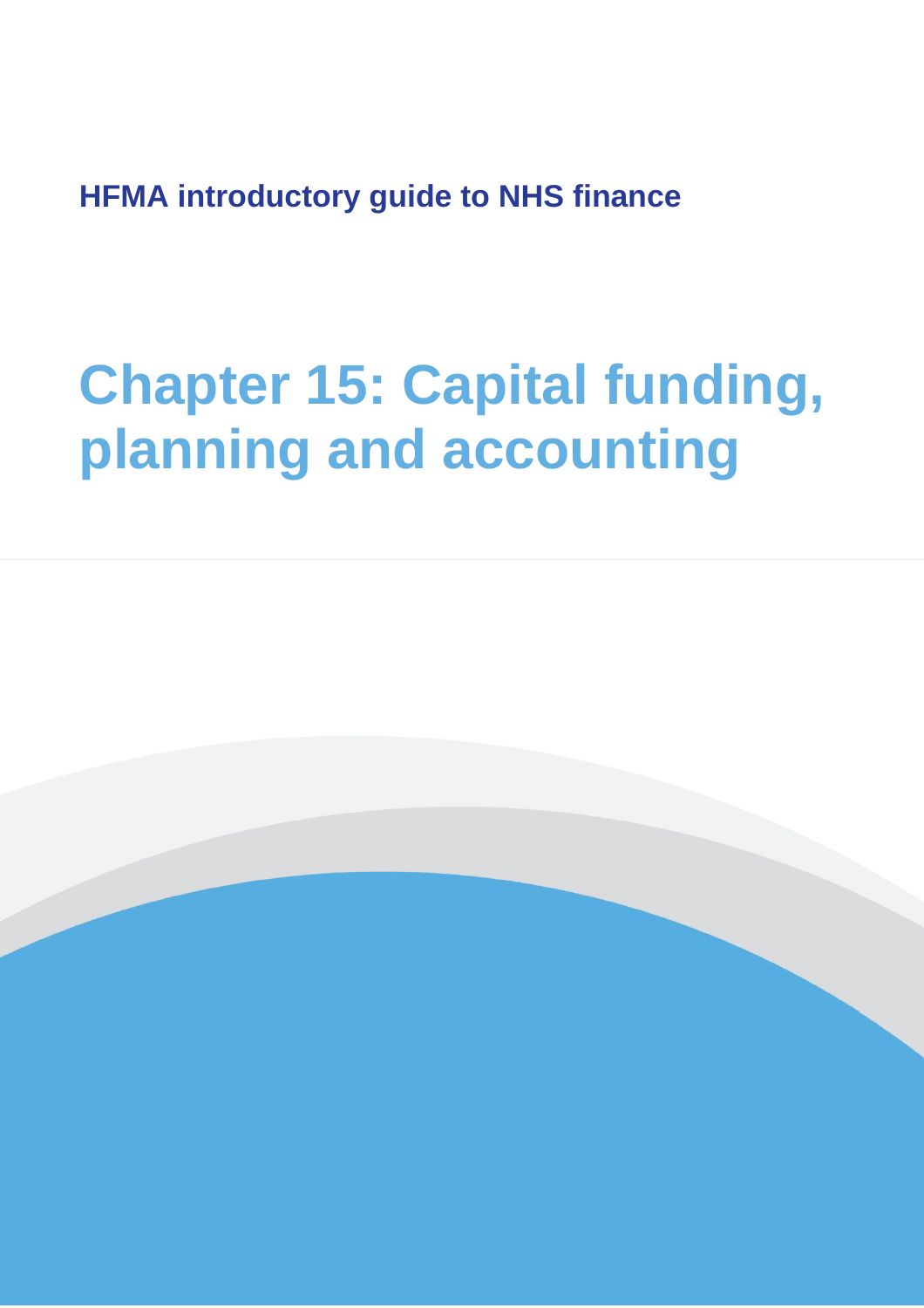## **Chapter 15: Capital funding, planning and accounting**

## **Overview**

 $\bullet$ 

**This chapter looks at what capital is and how it is controlled and funded in the NHS. It also runs through the various sources of capital funding and explains how to account for non-current assets and changes in their values.**

## **15.1 What is capital in the NHS?**

In the public sector, expenditure is classified as either revenue (spending on day-to-day operations) or capital (spending on assets that will be used for more than a year). Capital spending is incurred when an asset intended for use on a long-term basis is acquired – this is also described as capital investment.

Deciding whether expenditure meets the definition of capital or not can be difficult, but the flow diagram identifies the first questions that need to be asked. The de minimis level of £5,000 is intended to reduce the administrative burden on NHS bodies of managing their capital assets (for more information see the section below on asset registers). Likewise, the grouped asset concept is intended to align the management of assets to the accounting regime.



#### **Figure 6: Definition of a capital asset**

The assets are referred to as non-current assets or property, plant and equipment and intangible assets (formerly known as fixed assets). They are defined as:

- being held for delivering services or for administrative purposes
- having a useful life greater than one year
- having a cost which can be measured reliably
- generating future economic benefits or service potential for the organisation.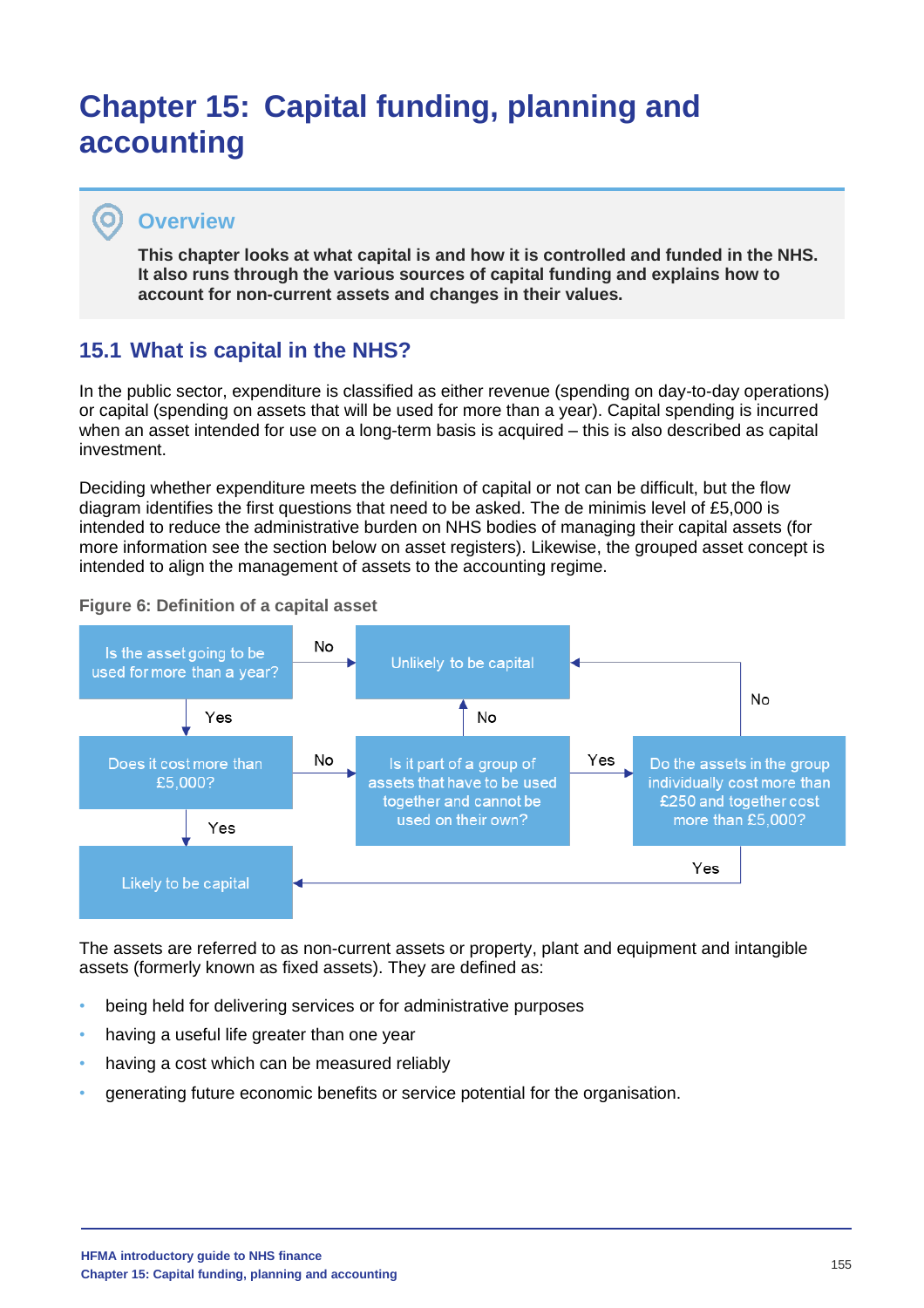Non-current assets can be both tangible (things that physically exist) and intangible (assets that do not exist as physical entities) – examples are shown below<sup>207:</sup>

**Table 7: Types of asset**

| <b>Tangible assets</b>                                            | <b>Intangible assets</b>                                |
|-------------------------------------------------------------------|---------------------------------------------------------|
| Land                                                              | Software licences                                       |
| <b>Buildings</b>                                                  | Development costs for software and systems              |
| <b>Dwellings</b>                                                  | Licences and trademarks                                 |
| Assets in the course of construction                              | <b>Patents</b>                                          |
| Plant and machinery                                               | Other development costs which may result<br>in an asset |
| <b>Transport equipment</b>                                        |                                                         |
| Information technology equipment<br>(including integral software) |                                                         |

Fixtures and fittings

## **15.2 The capital regime – allocations, limits and controls**

#### **Allocations**

The amount that can be spent on capital by the Department of Health and Social Care (DHSC) group is set by the government, usually as part of the spending review process. The amount that can be spent in any one year is called the capital departmental expenditure limit (CDEL)

Overall responsibility for ensuring that the allocation is not overspent rests with the DHSC. The limit is set for each year and any unspent allocation is lost at the end of the year – it is therefore important that the limit is reached but not overspent.

In the spring statement 2022<sup>208</sup>, the core CDEL for the DHSC was announced to 2024/25:

#### **Table 8: CDEL to 2024/25**

|               | <b>Plans</b><br>2021/22<br>£bn | <b>Plans</b><br>2022/23<br>Ebn. | <b>Plans</b><br>2023/24<br>£bn | <b>Plans</b><br>2024/25<br>Ebn |
|---------------|--------------------------------|---------------------------------|--------------------------------|--------------------------------|
| Core CDEL     | 9.2                            | 10.6                            | 10.5                           | 11.3                           |
| Covid-19 CDEL | 1.2                            |                                 |                                |                                |

<sup>207</sup> These are the classifications typically disclosed in NHS bodies' annual reports and accounts. From 2020/21 when reporting to NHS England and NHS Improvement, capital expenditure is classified over 27 categories <sup>208</sup> HM Treasury, *[Spring Statement 2022](https://assets.publishing.service.gov.uk/government/uploads/system/uploads/attachment_data/file/1062708/Spring_Statement_2022_Print.pdf)*, March 2022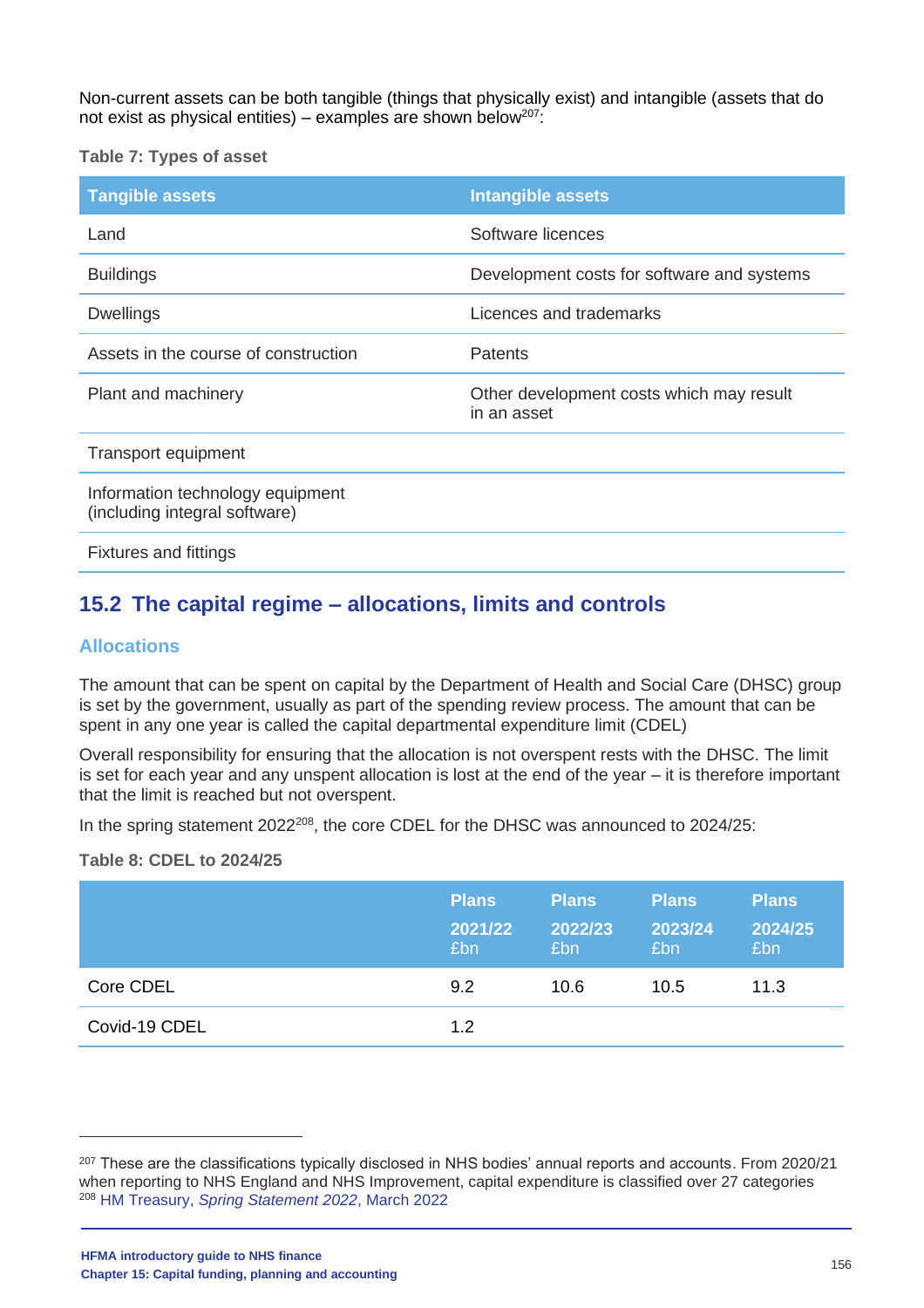In the spending review  $2020^{209}$ , the government announced multi-vear capital health programmes focussed on new hospitals:

| Table 3. Multi-year flew hospital programme |                       |  |
|---------------------------------------------|-----------------------|--|
|                                             | 2021/22 2022/23 2023/ |  |

**Table 9: Multi-year new hospital programme**

|                             | 2021/22<br>f <sub>fn</sub> | 2022/23<br>£bn | 2023/24<br>£bn | 2024/25<br>£bn | Total<br>£bn |
|-----------------------------|----------------------------|----------------|----------------|----------------|--------------|
| Hospital building programme | 0.6                        | 0.6            | 0.9            | 17             | 3.7          |
| Hospital upgrade programme  | 0.7                        | 0.5            | 0.3            | 0.2            | 1.7          |

The majority of capital expenditure is incurred by the provider sector. In 2019/20, 77% of the DHSC's capital spend was incurred by providers<sup>210</sup>, in 2020/21 this reduced to 56% due to Covid-19 because the DHSC purchased ventilators and other Covid-19 assets centrally<sup>211</sup>. Providers' spending is controlled by the use of restrictions on the amount of finance that they can access. These controls are explained below.

The rest of the CDEL is spent on NHS England and DHSC led investment in primary care, community care and social care and central research and development.

## **System capital allocations**

In 2022/23, the NHS capital allocation for providers is £7.9bn $^{212}$ :

- £4.1bn system allocation this includes funding for critical infrastructure risks, diagnostic equipment, and Covid-19 responses and also has to cover day to day operational investments
- £1.1bn nationally allocated funds to cover strategic projects already announced and hospital upgrades/ new builds
- £2.7bn other national capital investment such as community diagnostic hubs, national technology funding and the mental health dormitory replacement programme.

It is for the systems to determine which capital projects at which NHS bodies get priority. The bodies that make up the system are responsible for ensuring that capital spend is contained within the system envelope. The allocation at a system level was set out in the health infrastructure plan  $(HIP)^{213}$  that was intended to devolve responsibility for managing capital spend to a system level on a transparent basis.

NHS providers are required to report monthly on capital expenditure to date and capital expenditure forecasts to NHS England and NHS Improvement, and the DHSC. Each system is required to manage overspends at organisational or project level to ensure that the system envelopes are not overspent.

<sup>209</sup> HM Treasury, *[Spending Review 2020](https://www.gov.uk/government/publications/spending-review-2020-documents/spending-review-2020)*, December 2020

<sup>210</sup> DHSC, *[Annual report and accounts 2019/20](https://www.gov.uk/government/publications/dhsc-annual-report-and-accounts-2019-to-2020)*, January 2021

<sup>211</sup> DHSC*[, DHSC annual report and accounts: 2020 to 2021](https://www.gov.uk/government/publications/dhsc-annual-report-and-accounts-2020-to-2021)*, January 2022

<sup>212</sup> NHS, *[Capital guidance 2022 to 2025](https://www.england.nhs.uk/wp-content/uploads/2021/12/B1256-capital-guidance-for-2022-25.pdf)*, April 2022

<sup>213</sup> DHSC, *[Health infrastructure plan](https://www.gov.uk/government/publications/health-infrastructure-plan)*, updated October 2019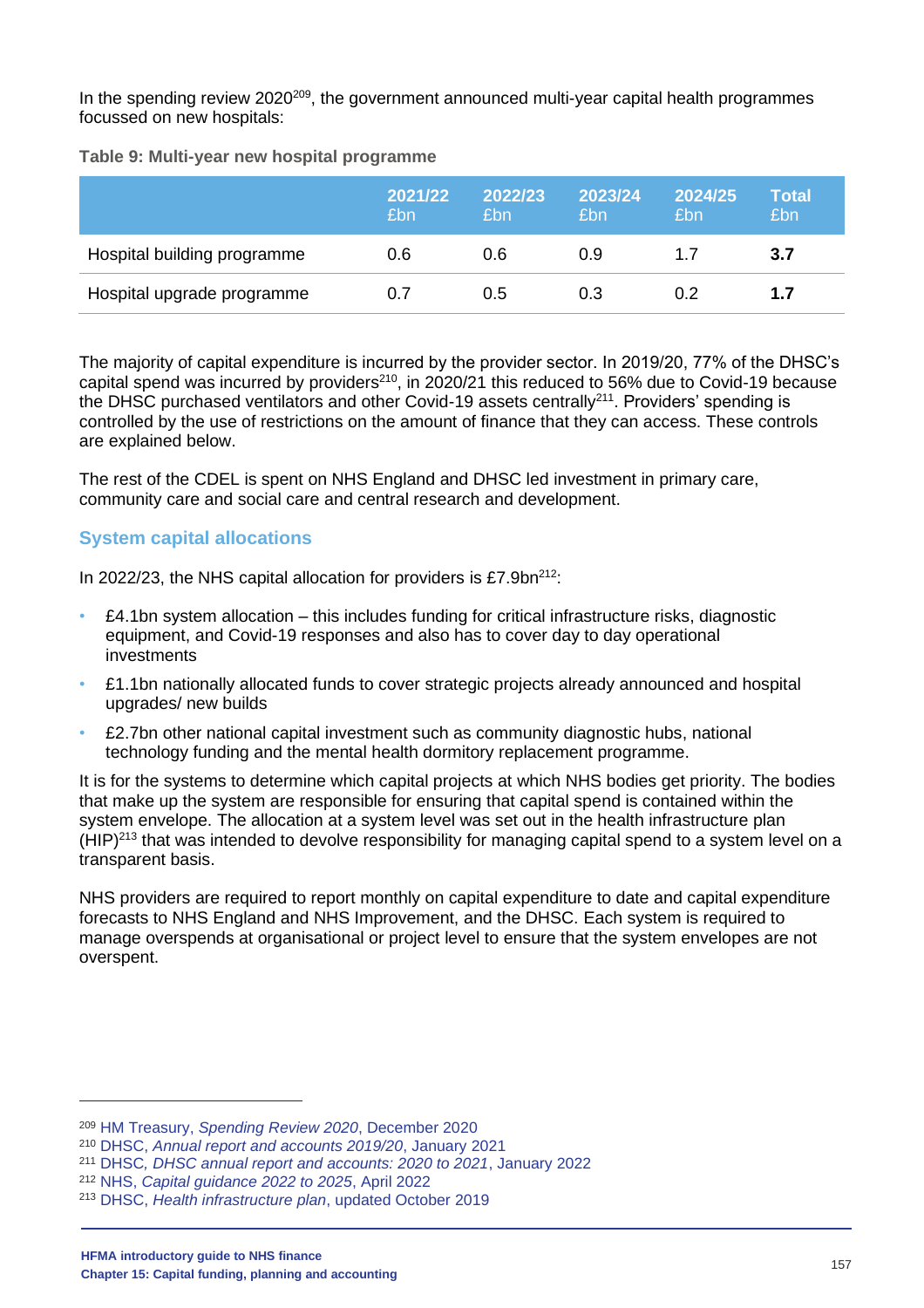#### **Capital resource limit**

NHS trusts and CCGs are given a 'capital resource limit' (CRL) each year. For CCGs, remaining within this limit is a statutory duty – they should not exceed it and it is monitored throughout the year. The DHSC (rather than statute) requires NHS trusts to remain within their CRL.

Very few CCGs incur capital expenditure as the assets that they use are generally owned and managed by NHS Property Services Ltd. Similarly, leases of properties developed under NHS LIFT arrangements are held and managed by Community Health Partnerships Ltd (see later in this chapter). CCGs can generate their own funds internally to spend on capital investments but, in practice, this is rare.

Performance against the CRL must be reported in the annual report and accounts. The organisations should not spend more than its CRL after adjusting for asset disposals and grants and/or donations towards the purchase of non-current assets. Underspends against the CRL cannot be carried forward to the following financial year unless they are known in advance and built into submitted plans.

For CCGs, the CRL represents the amount of finance given to them for capital expenditure. For NHS trusts, the CRL does not represent the amount of finance given to the trust – they are expected to fund capital expenditure from internally generated resources or borrowing.

NHS foundation trusts do not have a CRL. In theory, they can therefore incur any amount of capital expenditure, as long as they can afford it, either through retained surpluses or public dividend capital. In practice, the DHSC will limit access to borrowing in order to ensure that the overall departmental CDEL is not overspent. The devolution of capital allocations to system level is intended to ensure that cash rich NHS foundation trusts do not spend more than their fair share of the CDEL. The *Health and Care Act 2022* includes a clause that will enable the DHSC to impose capital spending limits on NHS foundation trusts where they are not working effectively to prioritise capital expenditure within their system and risk breaching either the system allocation or national CDEL.

#### **External financing limit**

NHS trusts are also required to remain within their 'external financing limit' (EFL). This was established to control the amount of cash that could be spent on capital in a year. However, since 2008/09, it has been set to include all sources of capital finance, including from:

- the Department of Health and Social Care in the form of public dividend capital (PDC)<sup>214</sup> and/or loans
- internal sources by building up cash balances
- external sources (including finance leases).

This means that the EFL is a 'financing limit' – i.e. the maximum amount of cash that can be accessed through external borrowing. Achievement of the EFL is an absolute financial duty. There is no tolerance above the EFL target as it is designed to control the cash expenditure of the NHS as a whole to the level agreed by Parliament. By controlling net cash flows, the EFL sets a limit on the level of cash that an NHS trust may:

- draw from either external sources or its own cash reserves (a positive EFL) or
- repay to external sources for capital borrowing (a negative EFL).

Commissioners and NHS foundation trusts do not have an EFL.

 $214$  PDC is a type of government finance – it is discussed later in the chapter.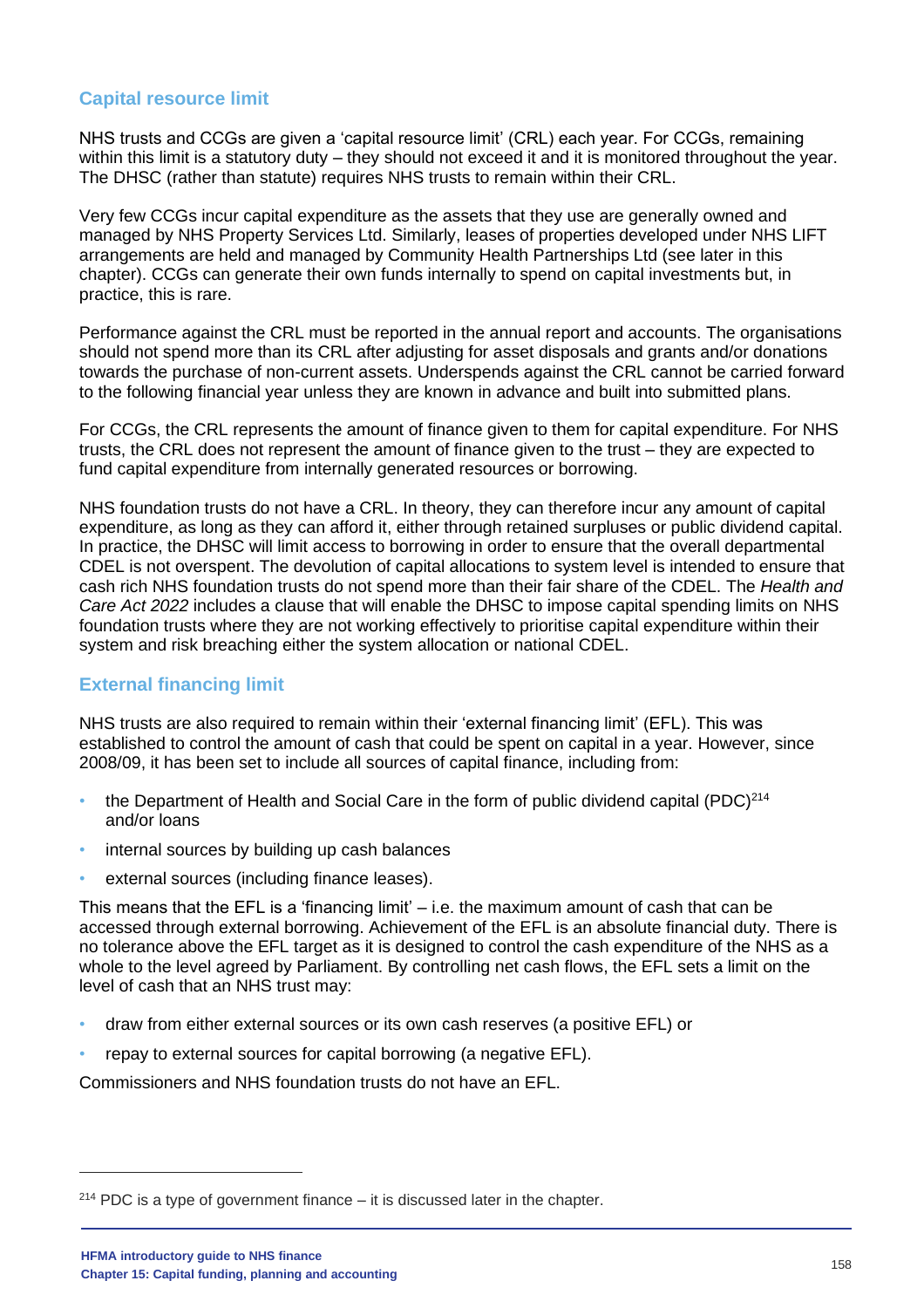#### **Capital to revenue transfers**

The DHSC is responsible for ensuring that the NHS does not spend more than the amount allocated to it on capital. The DHSC also manages the revenue allocation – see chapters 10 and 14 for more details.

If the DHSC expects that the NHS will underspend on its capital allocation but is in danger of overspending against the revenue allocation it can apply to HM Treasury to transfer some of the allocation from capital to revenue. This means that the NHS can spend more on day to day expenditure but less than planned on longer term investment in assets.

This practice has been discontinued in recent years.

## **15.3 Planning the capital programme**

There is an absolute requirement when spending public money to demonstrate that it has been used wisely and for its intended purpose. As a result, NHS organisations need to plan, monitor, and manage their capital investments.

## **Affordability**

The overriding constraint when planning for capital is that organisations must not spend more than they have available and can afford, both in relation to the initial cost of the non-current assets and the associated on-going revenue costs. This means thinking through a number of factors including:

- the need for new infrastructure and strategic developments
- the need to replace medical, IT and other equipment
- maintenance costs
- depreciation costs non-current assets wear out and over their 'useful life' an annual (non-cash) charge is made to the revenue account to reflect this (see later for more about depreciation)
- impact on PDC dividend this is a cash charge paid to the DHSC which is based on the average net assets of the organisation. An increase in non-current assets results in an increase in the dividend charged (see later in this chapter for more about PDC).

#### **Business cases**

Most NHS organisations will have a rolling programme of capital investment to ensure that its asset base is fit for purpose. When additional capital investment is needed, the first stage is usually to develop a business case<sup>215</sup> to consider the options available, their impact and affordability. In the context of capital spending, a business case is usually a written statement of the need for investment in capital. The business case process is designed to lead to a consideration of changing circumstances, future requirements and opportunities and an agreed corporate view of the best way forward backed up by sound and reasoned assumptions and projections. It is helpful to use a standard format so that key issues are covered.

**What a business case includes**

• the strategic 'fit' of the proposed investment within the local health economy, including a clear and concise statement of need

<sup>215</sup> NHS England and NHS Improvement, *[Capital regime, investment and property business case approvals](https://www.england.nhs.uk/financial-accounting-and-reporting/capital-regime-investment-and-property-business-case-approval-guidance-for-nhs-providers/)  [guidance for NHS providers](https://www.england.nhs.uk/financial-accounting-and-reporting/capital-regime-investment-and-property-business-case-approval-guidance-for-nhs-providers/)*, updated 2020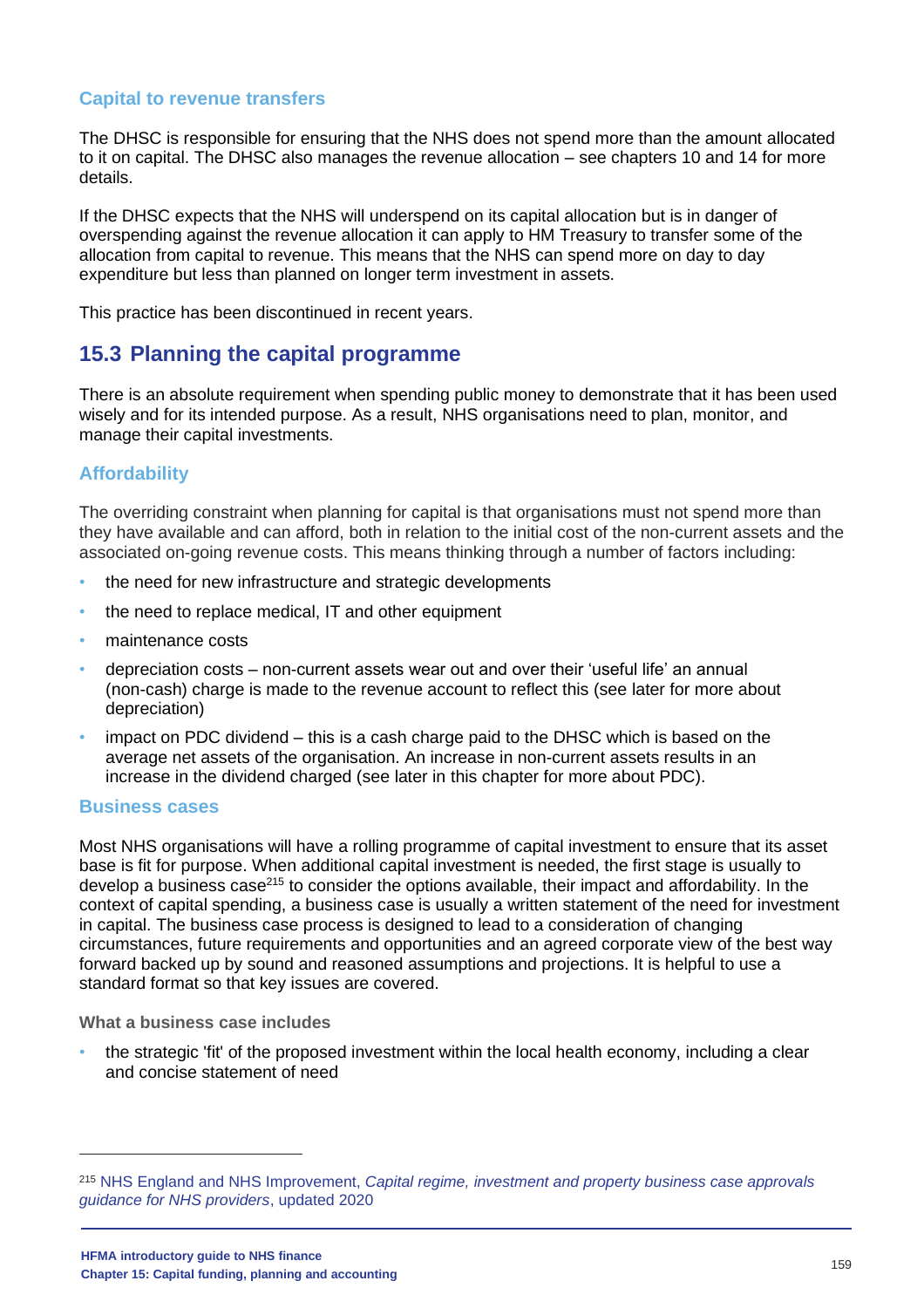- effective project management arrangements, clear lines of communication and details of those key individuals who will be personally accountable
- an indication that the proposal has the support and approval of key stakeholders including commissioners, staff and patients
- quantified analyses of the investment and its lifetime costs, benefits and cash flows
- quantified analyses of the costs/benefits of any alternative methods of financing the investment
- evidence-based information to support the proposal in terms of priority, cost-effectiveness, clinical service management and the best use of scarce resources
- if a major investment is being considered, the business case should also bring together the arguments for the preferred option (including current and future service requirements), affordability, the organisation's competitive service position and the ability to complete the project within the specified budget and in line with agreed timescales.

#### **Delegated limits**

Business cases for NHS trusts and NHS foundation trusts that are deemed to be in financial distress are subject to a system of 'delegated limits'. This means that the capital value of a project determines what approvals are required. Business cases with a financial value of less than £15m can be approved by the provider body's board. Above this level, external approval is required as shown below.

**Table 10: Delegated limits for non-foundation NHS trusts**

| <b>Financial value of the capital investment</b> | <b>Approving person or group</b>                                        |
|--------------------------------------------------|-------------------------------------------------------------------------|
| £15 $m$ to £30 $m$                               | NHS England and NHS Improvement<br>and DHSC                             |
| £30m to £50m                                     | NHS England and NHS Improvement<br>Resources Committee and DHSC         |
| Over £50m                                        | NHS England and NHS Improvement Board<br>approval, DHSC and HM Treasury |

Source: NHS England and NHS Improvement, *[Capital regime, investment and property business case approval guidance](https://www.england.nhs.uk/financial-accounting-and-reporting/capital-regime-investment-and-property-business-case-approval-guidance-for-nhs-providers/)  [for NHS trusts and foundation trusts](https://www.england.nhs.uk/financial-accounting-and-reporting/capital-regime-investment-and-property-business-case-approval-guidance-for-nhs-providers/)*, 2016

NHS foundation trusts that are not deemed to be in financial distress are not subject to strict limits. However, significant or material transactions are to be reported to NHS England and NHS Improvement and some will require detailed review and approval. Whether a project or transaction is significant depends on the risks associated with it.

## **15.4 Sources of capital**

The potential sources of funding for capital investments vary by type of NHS organisation.

As mentioned earlier, it is unlikely that CCGs will have significant levels of non-current assets. However, if a CCG does enter into a capital programme, the only source of funding available to them is internally generated funds, leases or any capital allocation given to them by NHS England and NHS Improvement.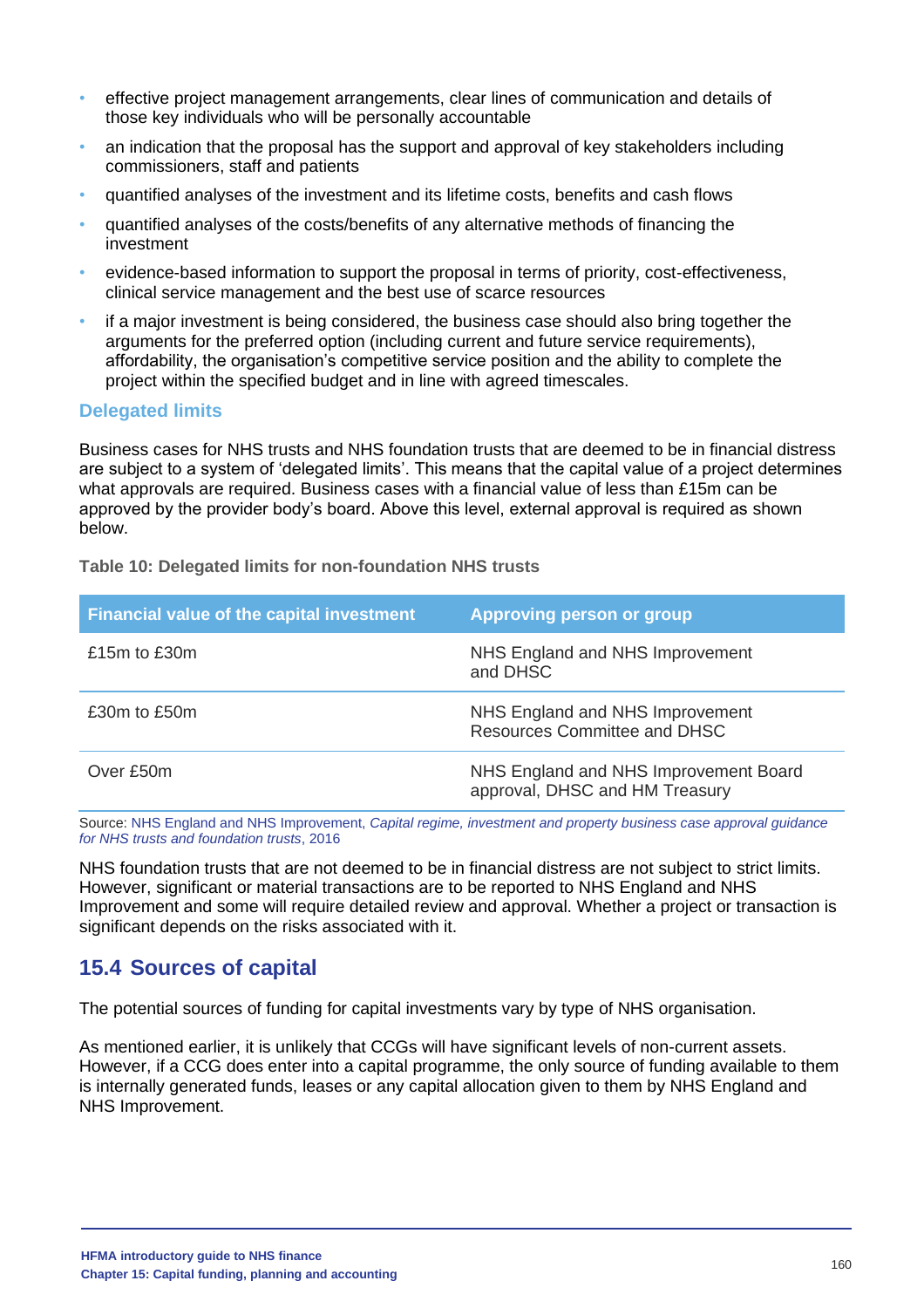NHS trusts and NHS foundation trusts have access to several funding sources:

- internally generated resources (via retained surpluses, depreciation and proceeds from the sale of non-current assets)
- borrowing (including PDC)
- **leases**
- donations and grants.

Until 2018, public private partnerships or private finance initiatives (PFI) were also options to fund capital project. However, in the October 2018 budget the Chancellor announced that PFI schemes would no longer be used.

#### **Internally generated resources**

The main source of capital funding is from internally generated resources – the cash balances built up through retained surpluses, depreciation, and proceeds from the sale of non-current assets.

All NHS bodies must make a charge to expenditure to reflect the cost of using an asset over its useful life – this is known as depreciation. This charge does not involve actual cash being paid out (it is 'non-cash') and so an organisation that breaks even or achieves a surplus on its revenue account will generate a cash surplus equivalent to the value of the depreciation charge (all other things being equal).

That cash balance and/ or any surplus is available to invest in capital projects, such as replacing equipment, enhancing existing assets or building new ones subject to the organisation meeting the capital controls set out earlier in the chapter. It can also be used for revenue purposes – maintenance or sustaining the 'working capital'<sup>216</sup> position.

Another source of finance is the sale of existing assets. While a NHS foundation trust is able to retain the total proceeds from the sale of an asset, the amount of money that a NHS trust can retain is capped to match its delegated limit and is also reflected in its CRL.

#### **Borrowing and public dividend capital**

The way in which money can be borrowed depends on the type of organisation considering the loan.

Under the *National Health Service Act 2006*<sup>217</sup>, the DHSC is required to produce guidance in relation to the powers that it has to provide financial assistance to NHS providers $2^{18}$ . In this context, financial assistance includes the provision of loans, issue of PDC, giving of grants and other payments.

From 2020/21 onwards, the way that financial assistance is provided has changed. The DHSC will no longer issue loans, other than in exceptional circumstances. Instead, public dividend capital (PDC) will be issued to support capital investment where the NHS provider does not have sufficient internally generated resource.

NHS provider bodies can borrow from the open market, including commercial loans from banks and other private lending organisations. NHS trusts and foundation trusts in financial distress need to be able to demonstrate that this is better value for money than financing through the DHSC – and need the approval of the DHSC to borrow from outside of the group. NHS foundation trusts that are not in

<sup>216</sup> Working capital is the money and assets that an organisation can call upon to finance its day-to-day operations (it is the difference between current assets and liabilities and is reported in the statement of financial position as net current assets/ liabilities). If working capital dips too low, organisations risk running out of cash and may need a loan to smooth out cash flows.

<sup>217</sup> Section 42A of the NHS Act 2006 which was inserted by section 163 of the Health and Social Care Act 2012 <sup>218</sup> DHSC, *[Secretary of State's guidance under section 42A of the NHS Act 2006](https://www.gov.uk/government/uploads/system/uploads/attachment_data/file/365134/SofS_Finance_Guidance_under_Section_42A.pdf)*, July 2020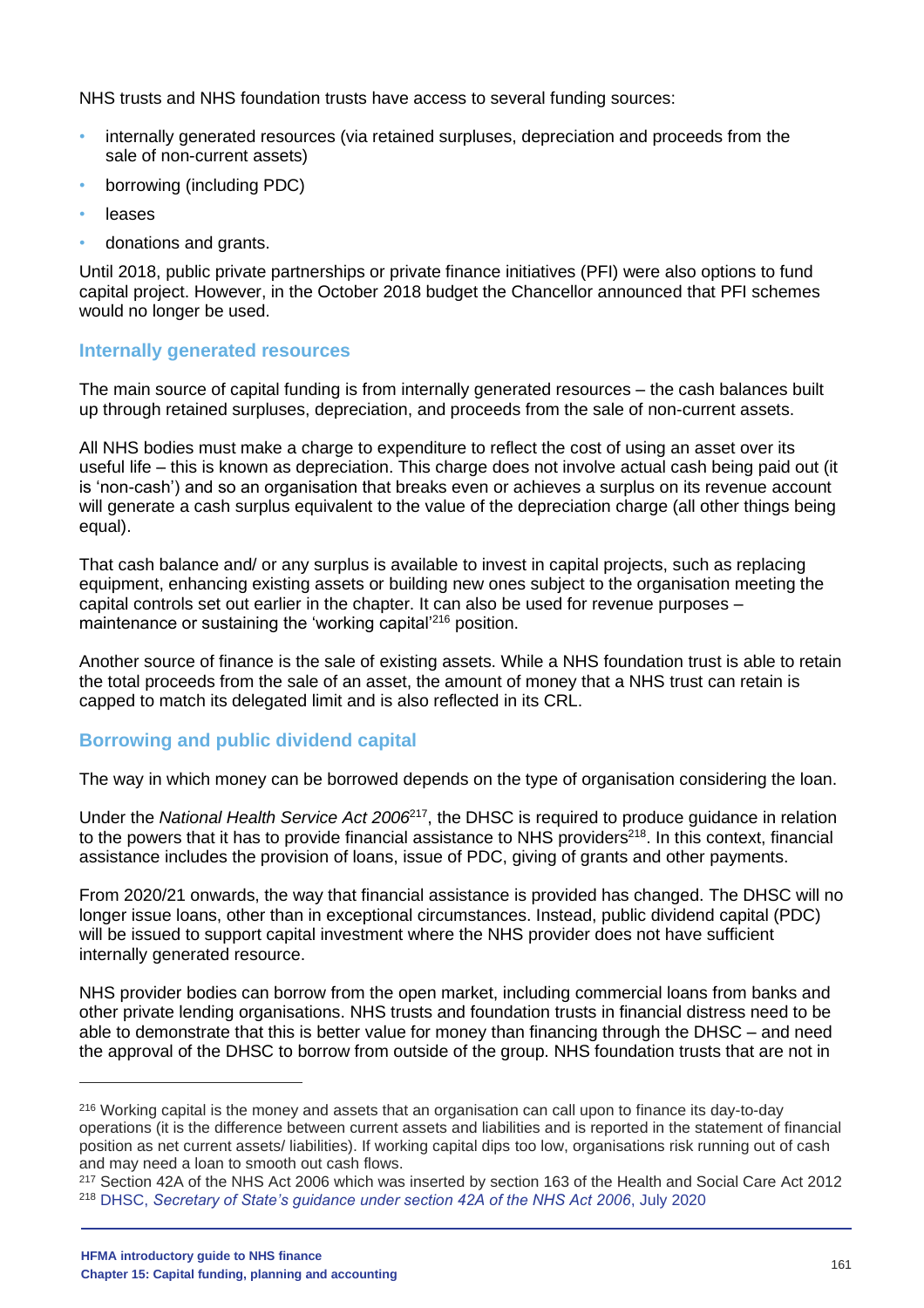financial distress can borrow externally as long as they can demonstrate the affordability of the loan. However, in reality NHS bodies access finance through the DHSC.

The Secretary of State determines the terms on which PDC is provided, such as whether it is repayable. Usually, PDC does not have to be repaid. Interest is not payable on PDC, instead, a PDC dividend is paid to the DHSC based on the average net assets of the NHS provider body. The calculation of the dividend is discussed later in this chapter.

#### **Public private partnerships**

New schemes will not be entered into since the Chancellor's announcement in 2018.

#### **Private finance initiative (PFI)**

PFI schemes were used for a number of years to finance capital investment. The schemes involved the creation of partnerships between the public and private sectors. The financing of the construction of the asset was the responsibility of the PFI provider so the capital investment was funded without recourse to public money.

Private companies were contracted to design and build the assets which were then 'leased back' to the public sector, usually over a period of around 30 years.

The contract set out in detail the obligations of each party over the agreed period. The contract usually contained a service element relating to the building – for example, cleaning, catering, security and maintenance.

#### **Private finance**

Following a review of public private partnerships by the Treasury in 2012, a new approach to private sector involvement in public sector infrastructure projects was developed to replace traditional PFI schemes. Under this approach, the Government acted as a minority equity co-investor with investments managed by a commercially focused central unit located within HM Treasury.

#### **Local improvement finance trusts (LIFT)**

Local improvement finance trusts (LIFTs) were used to develop and improve primary care and community-based facilities. These were delivered by Community Health Partnerships (CHP) – a limited company wholly owned by the Department of Health and Social Care. A partnership was established with the local health economy through a LIFT company. This is a limited company with the NHS, CHP, and the private sector partner as shareholders. The company owns and maintains the building and leases the premises back to the NHS.

There are a small number of LIFT schemes where a NHS provider body is the lead lessor and their interests are not held by CHP.

#### **Leases**

A lease is often considered a suitable alternative to the outright purchase of a non-current asset.

A lease is defined as a 'contract, or part of a contract, that conveys the right to use an asset (the underlying asset) for a period of time in exchange for consideration'.

From 1 April 2022, the accounting treatment for leases has changed. The change will have an impact on what is charged against CDEL as well as the profile of revenue expenditure over the life of the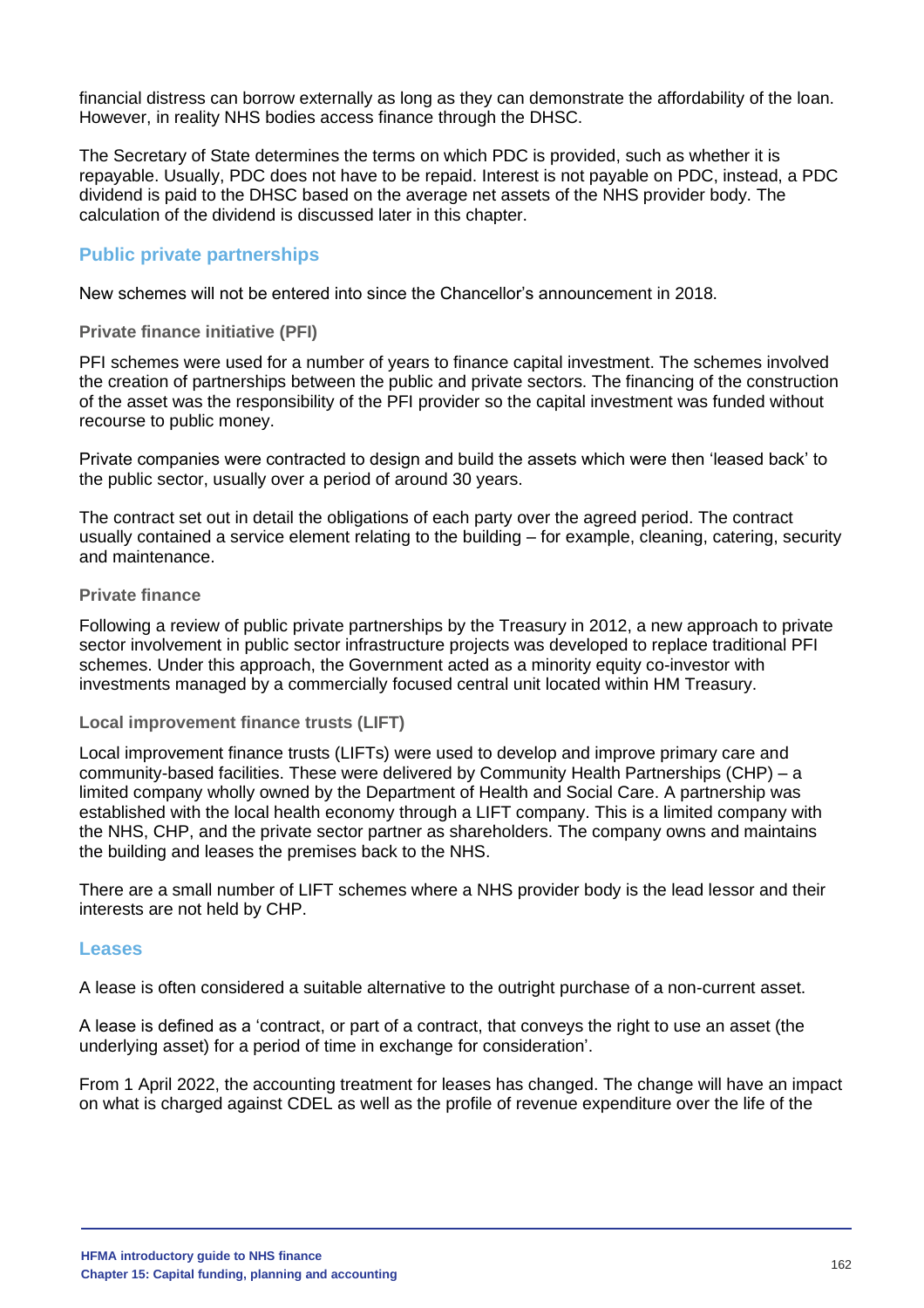lease. It is more than simply an accounting change and will affect financial reporting and financial management throughout the NHS body.

Under IFRS 16, lessees will account for all leases as a right of use asset and a liability to pay for that right<sup>219</sup>. All new leases as well as some changes to lease terms will count as a capital investment and will impact on CDEL. HM Treasury will adjust CDEL from 2022/23 to ensure that the change to the accounting standard does not affect the resources available to public sector bodies. NHS bodies were asked to submit information to the DHSC in January 2022 about the leases that they plan to enter into from 2022/23 that would not have been capital under the previous accounting arrangements.

Under the previous accounting arrangements, IAS 17, leases were categorised as either operating leases or finance leases. Only finance leases, where the lessee took substantially all the economic benefits and risks of asset ownership, counted as capital investment.

Lessors will continue to distinguish between operating and finance leases. This means that were two NHS bodies enter into a lease arrangement, they might both reflect the asset in their accounts. The lessee as a right to use the asset and the lessor as the owner of that asset.

#### **Donations and grants**

Charitable donations can be an important source of funds to support capital investment, but the trustees (usually the NHS corporate body) must ensure that the expenditure is in line with the charitable fund's purpose as set out in its governing documents.

Some NHS bodies also receive grants from bodies such as the Lottery Fund to finance the purchase of non-current assets.

Charitable donations and grants are recognised as income by the NHS body in the year that any conditions attached to the donation are met. When a donation or grant is used to buy a non-current asset, this means that the income is recognised in the year that the asset is purchased. However, the cost of the asset is spread over the life of that asset in the form of depreciation charges which results in a timing difference between the recognition of the income and expenditure. This timing difference is adjusted for when determining whether or not the NHS body has met its financial duties.

For more about NHS charitable funds, see chapter 19.

 $219$  Leases with a term of less than 12 months and leases for assets with a value of less than £5,000 are accounted for as a cost when payment is made to the lessor.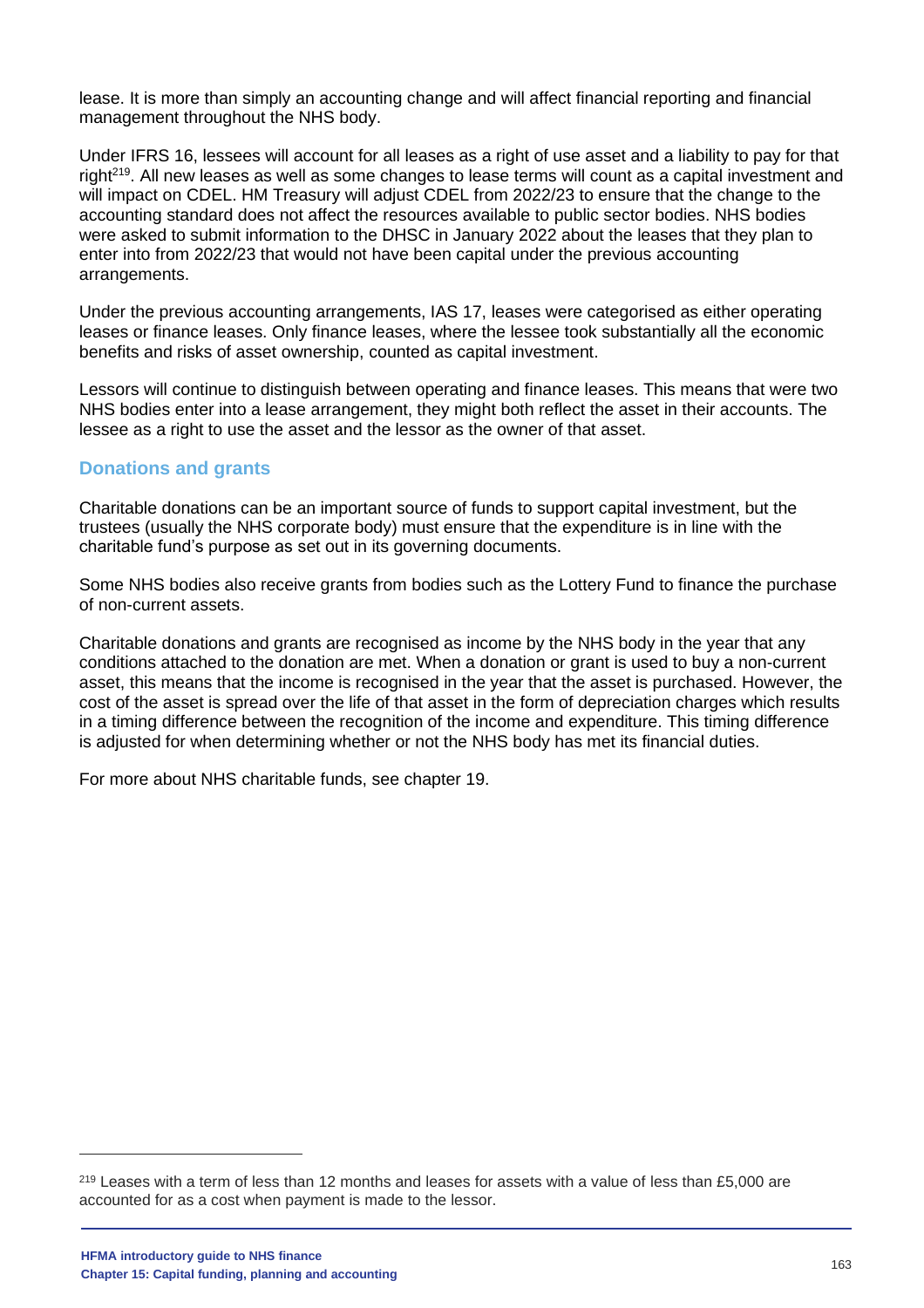## **15.5 The cost of capital**

In terms of the cost of capital, there are three elements – PDC; depreciation; and interest. Each is discussed in turn below.

#### **PDC dividend**

The PDC dividend is derived by applying a percentage 'rate of return' to an organisation's 'average relevant net assets', calculated as follows:

#### **Average relevant net assets calculation**

The average of the organisation's relevant net assets (i.e. the opening balance at 1 April added to the closing balance at 31 March divided by 2) :

Total public dividend capital and reserves (●)

- Less the net book value of donated assets and grant funded assets
- Less charitable funds
- Less net cash balances in government banking service (GBS) accounts

Less outstanding PDC dividend prepayments

Plus outstanding PDC dividend payables

Less approved expenditure on Covid-19 capital assets

Less assets under construction for nationally directed schemes

Plus cash support for revenue requirements PDC drawn down in-year

The percentage used is currently 3.5%, the dividend is payable to the DHSC in two instalments during the year.

#### **Depreciation**

Depreciation is calculated annually to reflect the cost of 'using up' the asset during its useful life – a number of assumptions are used:

- land is considered to have an infinite life and is not depreciated
- buildings, installations and fittings are depreciated over their assessed useful lives, with both the value and life expectancy determined periodically by a qualified valuer
- assets in the course of construction are not depreciated until they are brought into use
- equipment is depreciated over its useful economic life
- leased assets are depreciated over the shorter of the lease term remaining or the asset's remaining economic life.

Depreciation is usually calculated on a 'straight line basis' which means it is assumed that the asset will be 'used up' evenly over its life. As depreciation is calculated on asset values which are subject to revaluation, the depreciation charge and total value of the assets held will vary each year.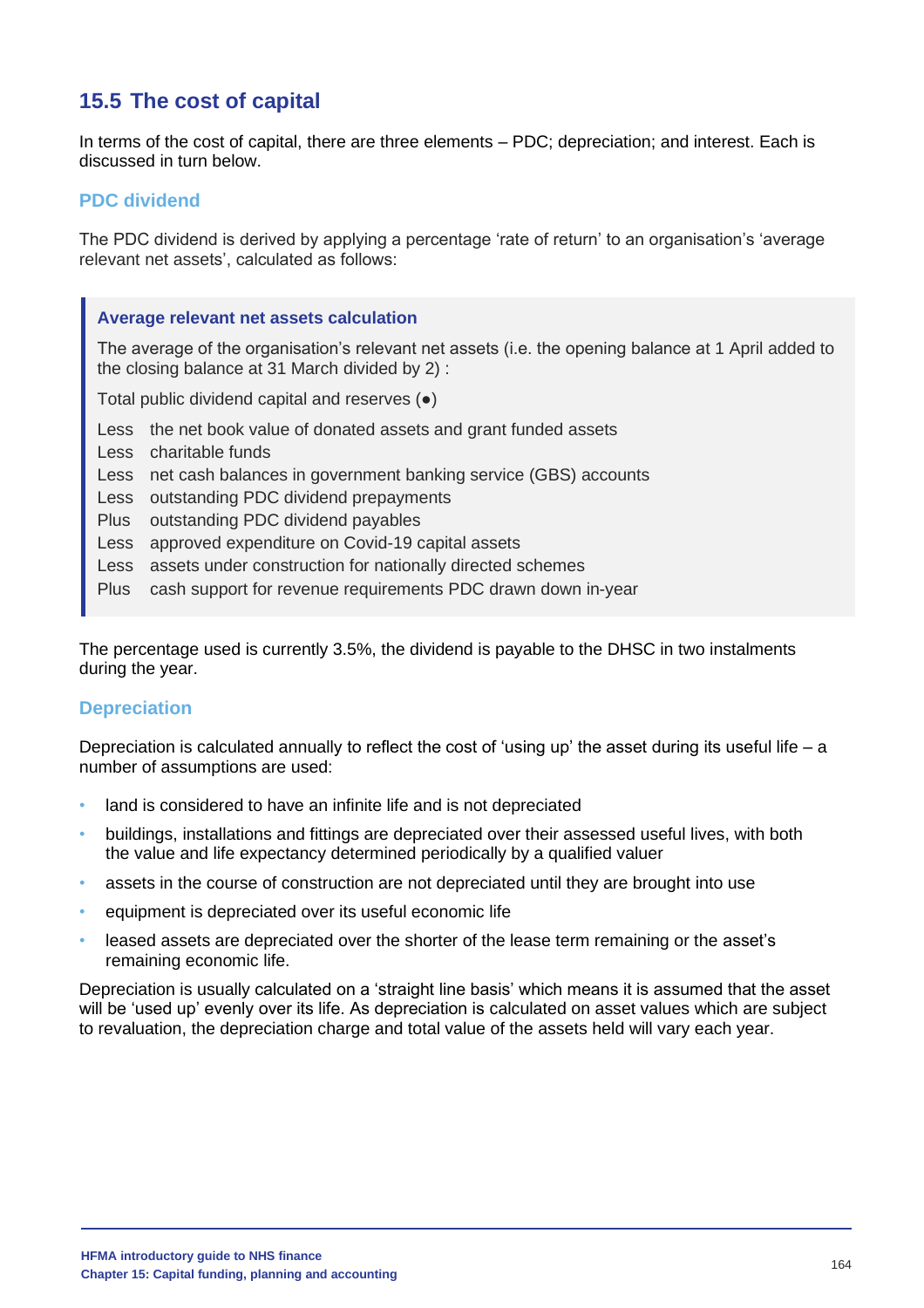#### **Interest**

Where an NHS body has borrowed to fund capital expenditure, interest will be payable. Interest is also payable on lease arrangements.

## **15.6 Accounting for capital**

Accounting for capital can be complicated and is often an area of the accounts subject to additional audit scrutiny. This is because, by its very nature, the amounts involved are usually material<sup>220</sup> but also because there is a level of judgement and estimation required to reach a true and fair view.

#### **Accounting standards**

HM Treasury has developed a *Financial reporting manual<sup>221</sup>* that sets out how accounting standards should be implemented in the public sector. The DHSC's *Group accounting manual* also includes guidance on accounting for non-current assets. The following accounting standards<sup>222</sup> are of particular relevance when accounting for capital:

- IAS 16 Property, plant and equipment
- IAS 20 Accounting for government grants and disclosure of government assistance
- IFRS 5 Non-current assets held for sale
- IAS 36 Impairment of assets
- IAS 38 Intangible assets
- IAS 40 Investment property
- IFRIC 12 Service concession arrangements
- IFRS 16 Leases.

#### **Valuation**

One of the reasons that accounting for capital can be complicated is that, in the public sector, non-current assets are not recorded in the accounts at the amount that they cost to buy. Instead, they are held at 'fair value'. In accounting terms, fair value has a specific meaning, but it is essentially the amount that the asset could be bought for on the open market.

On acquisition, non-current assets are recorded at their cost, but they are subsequently revalued to their fair value. The timing of that revaluation is dependent on a number of factors which are discussed below.

For NHS organisations, identifying the fair value for non-current assets is difficult as they are held to provide services and there is a limited open market for NHS assets. Specialised property, such as hospitals for which a market value cannot be determined easily, is valued at the cost of replacing it with an equivalent, modern one, not an exact replica of what currently exists. This is the 'depreciated replacement cost' approach, also known as the 'modern equivalent asset basis'. Determining the modern equivalent asset valuation for a hospital can only be done by a professional valuer and will be done in conjunction with the NHS body's finance and estates teams $^{223}$ .

<sup>&</sup>lt;sup>220</sup> Materiality is an accounting concept that allows the preparers and auditors of accounts to make a judgement about whether an item or transaction will influence the reader/user of the accounts. If it is decided that it would influence the reader/user of the accounts, then the item is material and should be included and explained in the accounts. Immaterial items do not need to be explained.

<sup>221</sup> HM Treasury, *[Guidance on annual reports and accounts,](https://www.gov.uk/government/collections/government-financial-reporting-manual-frem)* December 2021

<sup>222</sup> IFRS, *Issued standards,* [accessed March 2022](https://www.ifrs.org/issued-standards/)

<sup>223</sup> HFMA, *[Property, plant and equipment: accounting and valuation issues](https://www.hfma.org.uk/publications/details/property-plant-and-equipment-accounting-and-valuation-issues)*, December 2019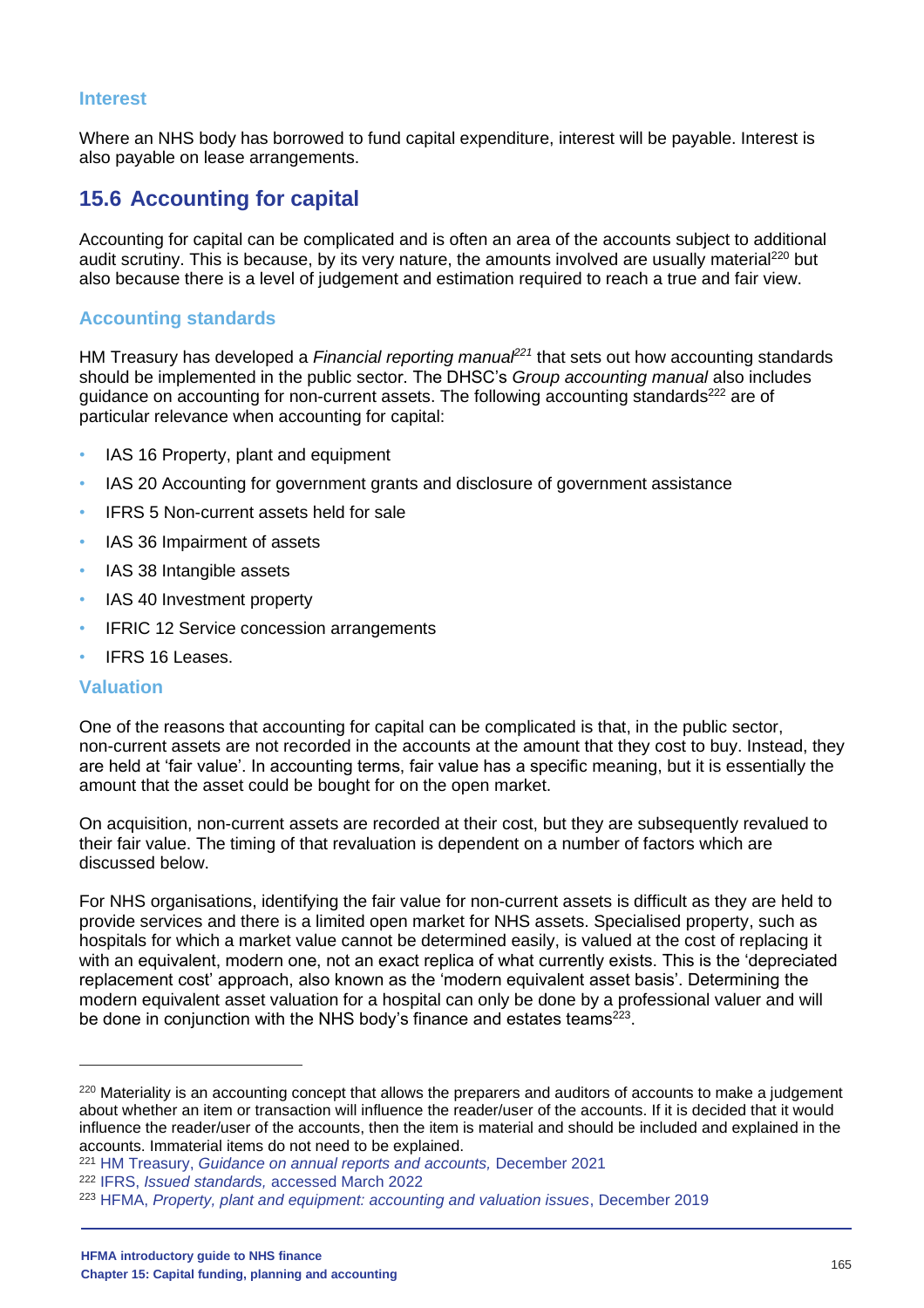Assets which are not specialised, such as offices and some clinics, are valued based on what they could be sold for.

The timing of the valuation is a matter of judgment. Under IAS 16, organisations must consider whether the recorded value of their assets continues to reflect fair value taking into account market volatility. For example, if the local property market is particularly volatile or the organisation embarks upon a significant capital expenditure project, annual revaluations may be needed to keep the recorded value up to date.

Equipment is usually valued at depreciated historic cost where they have short useful economic lives or low value.

When an individual asset (for example, a piece of medical equipment) is revalued, all assets of its type must also be revalued. In the absence of a significant change, revaluation may be needed less frequently.

Each year, an assessment must be made of whether the valuations are materially correct or not. This will involve consideration of the volatility of the property market and usually requires discussion with a professional valuer. In years where a professional valuation has not been undertaken, the value given to land and buildings will need to be reviewed and any changes appropriately evidenced to support the preparation of the accounts. Valuation may also be required when:

- there is a major change in use
- an asset formerly under construction is brought into use.

Most intangible assets (i.e. assets that have a financial value even though they are not visible – for example, software licences that run for more than a year) are recorded at cost less 'amortisation' (equivalent to depreciation but for intangible assets) as a proxy for fair value. However, where a market value is readily available then this should be used.

#### **Gains**

Gains (or increases) in asset value may occur following a revaluation by an external reviewer or, for equipment assets, by a review undertaken by the finance and/or estates departments to provide a new fair value.

The gain is not treated in the same way as revenue or income. Instead, it is reflected in the revaluation reserve.

#### **Losses (including impairments)**

Impairments occur where there is a loss (or reduction) in the value of a non-current asset compared to its recorded value. This can be due to:

- a loss of economic benefit to an asset itself for example, it is physically damaged
- a change in the asset or its environment which has permanently reduced its capacity to provide services.

IAS 36 is relevant here. However, HM Treasury guidance diverges from IAS 36 and requires organisations to identify the cause of impairment as the result of either:

• the consumption of economic benefits or service potential or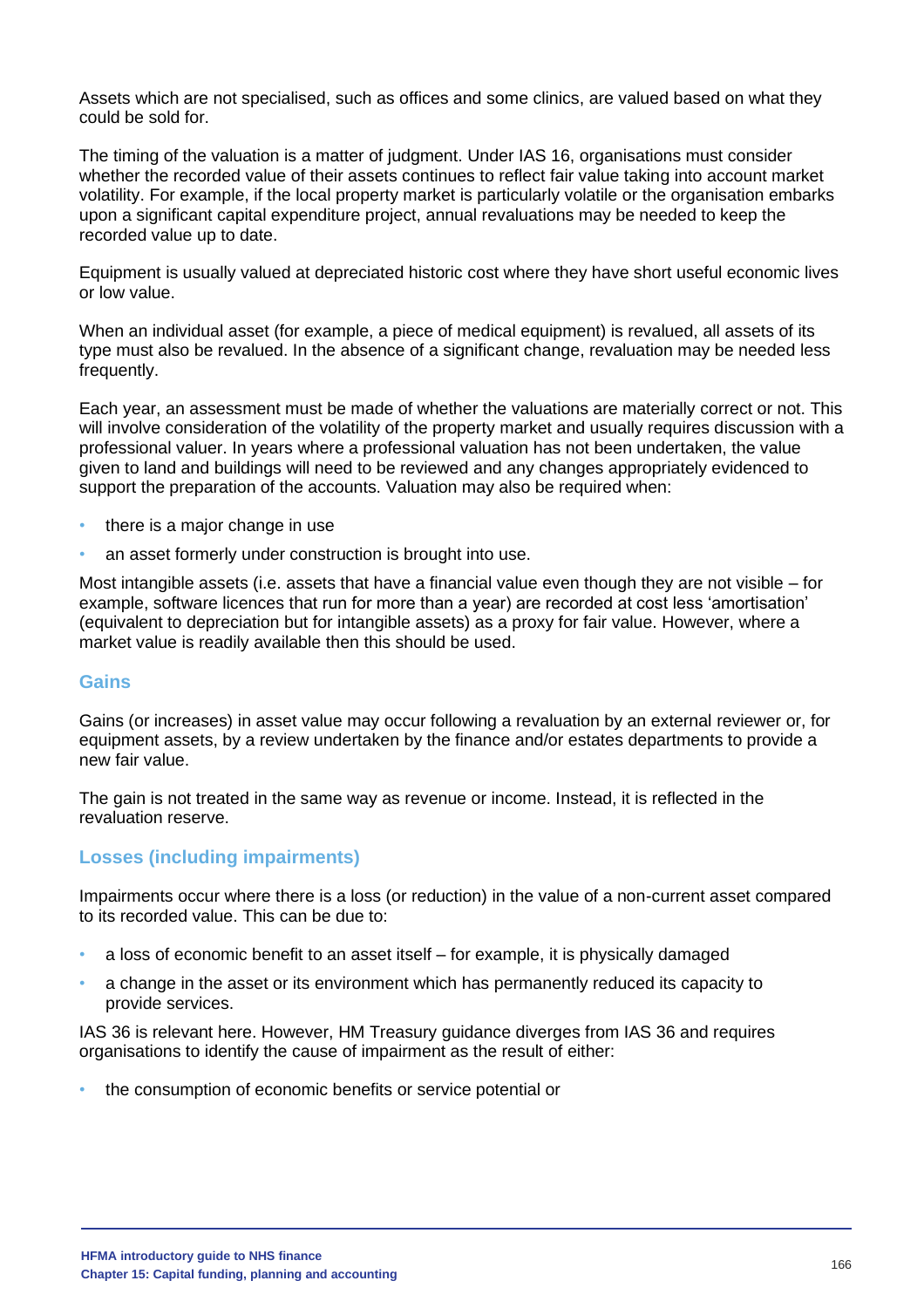• a loss following revaluation.

In the first scenario, the resulting loss is charged to operating expenses in the year that the impairment occurs.

However, where there has been a previous upward revaluation for the asset and a revaluation reserve balance exists, a transfer is made from the revaluation reserve to the general fund/retained earnings.

In the second scenario, a revaluation loss, the reduction should initially be charged to the revaluation reserve to the extent that a balance exists for the asset. Any remaining amount is charged to operating expenses.

If impaired assets then have an upward valuation, the charge made to expenditure can be reversed to the extent that the upward revaluation reverses the original impairment. It is therefore important to record all impairment charges by individual asset to enable entries to be reversed if needed.

#### **Asset sale or disposal**

When assets are sold or scrapped, the difference between the value at which they are held and the amount of income received is the profit or loss on disposal. In the case of assets which are scrapped the income will be nil so there is likely to be a loss on disposal.

Profits on sale are reflected in other operating income. Losses are an operating expense in the year of disposal.

#### **Leases**

As mentioned earlier, from 1 April 2022, the accounting arrangements for leases changed.

When a lease is entered into, the right of use asset is recorded in the asset register with a corresponding, matching lease liability. The asset is treated as if it had been bought outright as soon as it becomes operational. It forms part of average relevant net assets for PDC dividend calculations, is subject to depreciation and is revalued in the same way as any owned asset. The lease liability is written down as the capital element is repaid. The interest payments on the lease are treated as an expense each year.

The profile of the expenditure on leases that would have been operating leases under the old accounting arrangements will change. Interest payments will be higher at the start of the lease and lower at the end, depreciation charges will be on a straight line over the length of the lease. Under the old arrangements, operating lease rentals were charged to revenue as they were incurred – this was usually on a straight line basis. NHS bodies will need to budget for the higher interest costs at the start of the lease.

Leases are a complex area in accounting terms.

#### **PFI and LIFT schemes**

PFI and LIFT schemes are also complicated arrangements to account for. Relevant accounting standards are *IFRIC 12 Service Concession Arrangements* and *SIC 29 Service Concession Arrangements: Disclosures*.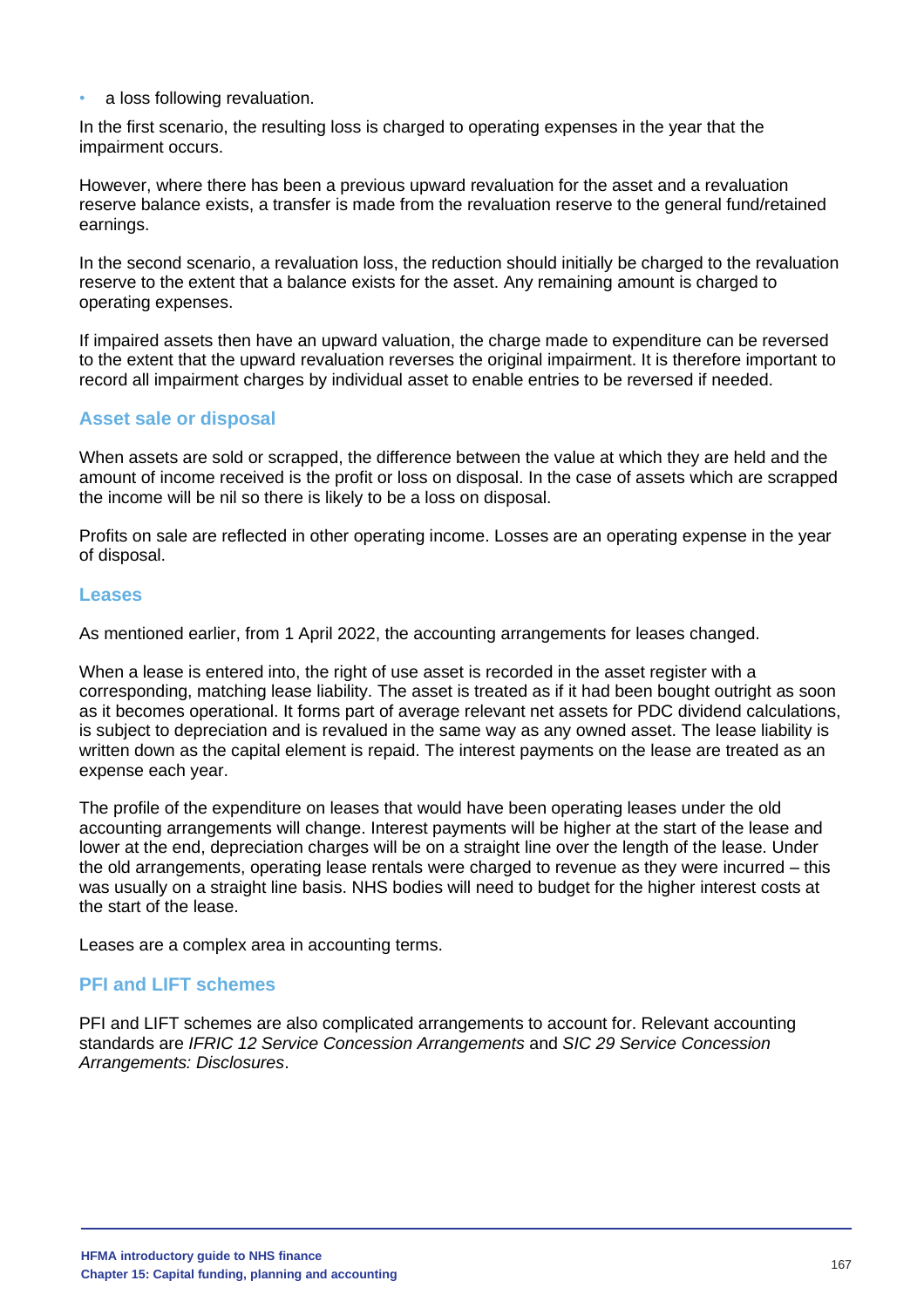**Key components in accounting for PFI and LIFT schemes** 

Organisations consider whether the scheme represents a service concession under IFRIC 12 for which a number of specific 'tests' exist, and if not, whether the scheme is a lease arrangement.

Where the scheme is a service concession under IFRIC 12, the asset is recognised in the organisation's accounts at 'fair value' – the capital cost of the asset at the inception of the scheme which is determined using the contractor's financial model.

The accounting arrangements for the liability to make unitary payments over the life of the contract will change as a result of IFRS 16. Where the unitary payments vary in accordance with changes to the retail price index (RPI) or another index, the liability will have to be remeasured when the index changes. Detailed guidance is being developed as this will be a complex exercise.

The unitary payment (i.e. the payment made by the public sector organisation to its private sector partner) is allocated between:

- payment for services
- payment for the property:
	- repayment of the liability
	- interest charge relating to the lease
- life cycle costs relating to future capital expenditure.

Depreciation and other changes in value must be accounted for as with any other asset owned by the organisation.

#### **Donated assets**

Assets funded by donation require specific identification in the asset register. The most common method of receiving a donated asset is for it to be purchased by the NHS organisation and for an invoice to be raised to the charitable body funding the asset; this can help with identification. It is worth noting that donated assets do not form part of the PDC dividend calculation.

Income will fluctuate in line with the receipt of new donated assets, either improving or worsening the revenue position of the NHS body according to whether more or less donated income is received as compared to the depreciation charge on the overall value of donated assets.

## **15.7 Asset registers**

Every NHS organisation maintains a register of its non-current assets (tangible and intangible) so that they can be managed effectively and to demonstrate accountability. The register records a range of information about each asset and is used to help in the preparation of the organisation's financial accounts and helps enable replacement programmes.

#### **Asset registers – what they record for each asset**

- identification, description and location of the asset assets should be tagged with a unique identifier
- date, method of acquisition and initial capital outlay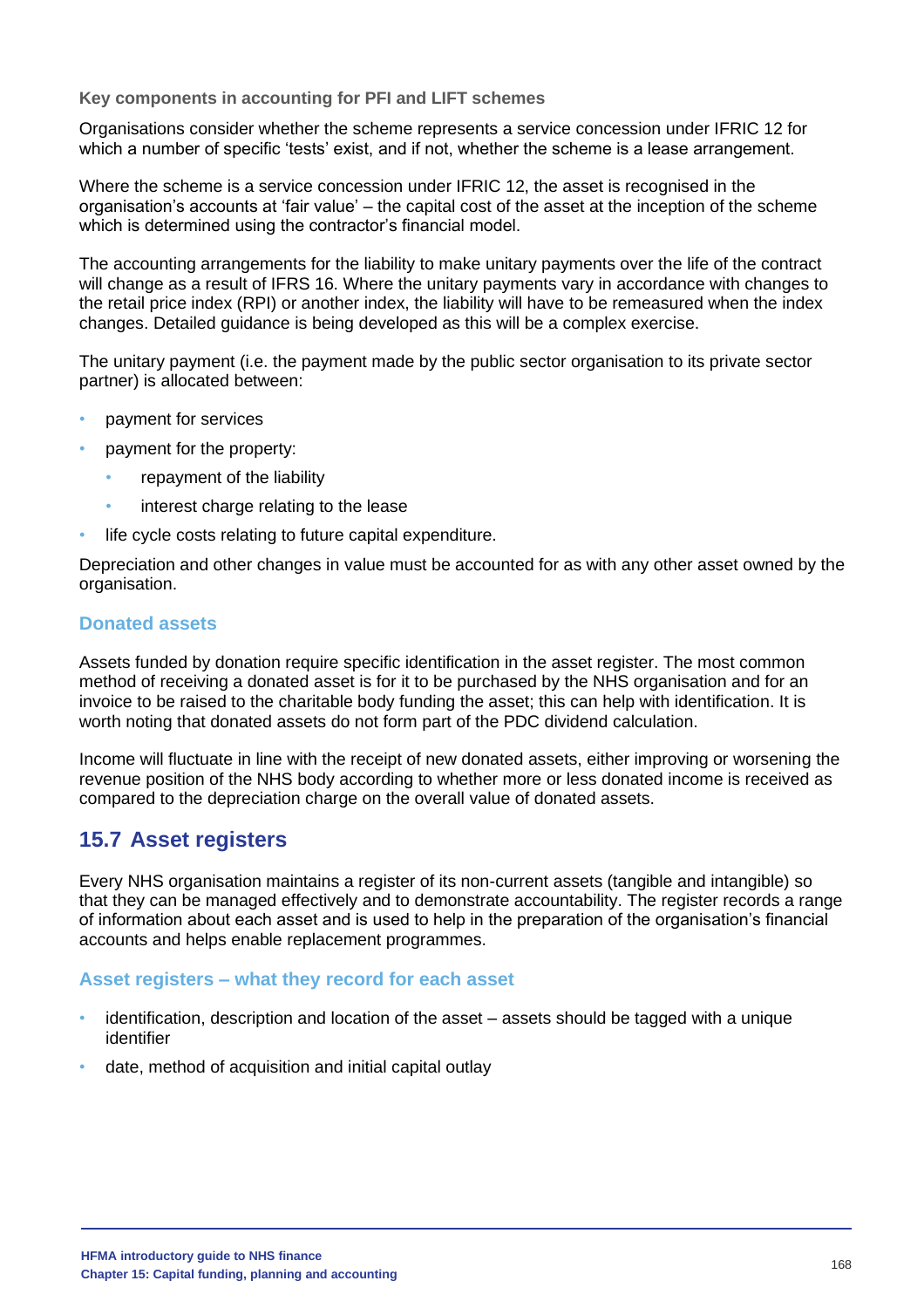- how the asset has been financed (for example, is it owned, leased, donated or covered by a PFI agreement?) From 2020/21, whether the asset was purchased using Covid-19 funds will also need to be documented
- opening value on the 1 April of each financial year
- any additions to the asset and the year that they were made
- the value if reclassified for sale
- gains from revaluation (so that there is a clear link to the revaluation reserve see later in this chapter)
- impairments (i.e. a loss in value see later in this chapter) including any reversals
- cumulative depreciation charges and estimated life
- closing value at 31 March of each financial year.

Theoretically, each non-current asset should be recorded in the asset register. However, to include all very low value items would be a costly administrative burden. As a result, NHS organisations use a minimum level of expenditure or de minimis below which property, plant or equipment is not considered to be a non-current asset.

Items that fall below this threshold are charged as a revenue cost in the year of purchase and are not recorded in the asset register. The de minimis level is £5,000 $^{224}$ .

Where assets are interdependent (they only work together, they were bought together and are expected to be disposed of together) and cost more than £250 individually, then the de minimis level applies to the cost of the group of assets $225$ . An example of grouped assets is IT hardware attached to a network – however, the application of the definition of a group of assets varies between NHS bodies. Groups of similar assets (for example, hospital beds) cannot be grouped together or classed as interdependent as each can be used independently.

 $224$  The £5,000 'threshold' includes VAT where this is not recoverable, installation costs and external fees such as architect, surveyor or installation fees.

<sup>&</sup>lt;sup>225</sup> This may be different for the devolved nations. For example, in Scotland, in addition to the individual asset value of £5,000, the group value must be more than £20,000.